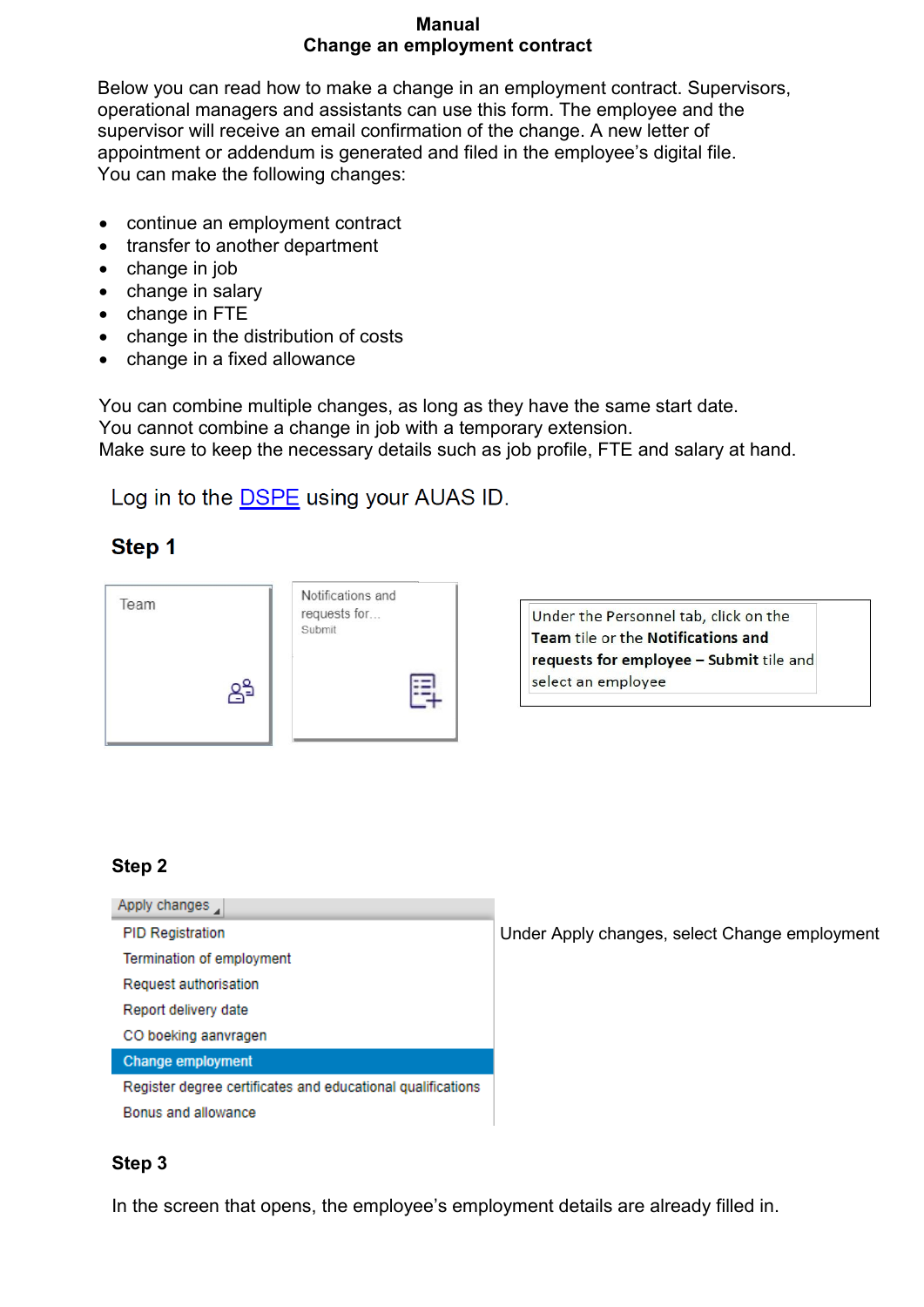| 01.04.2018                  |  |
|-----------------------------|--|
| $\triangleright$ Enter form |  |

Select the start date and click on Enter form. Now the various options appear.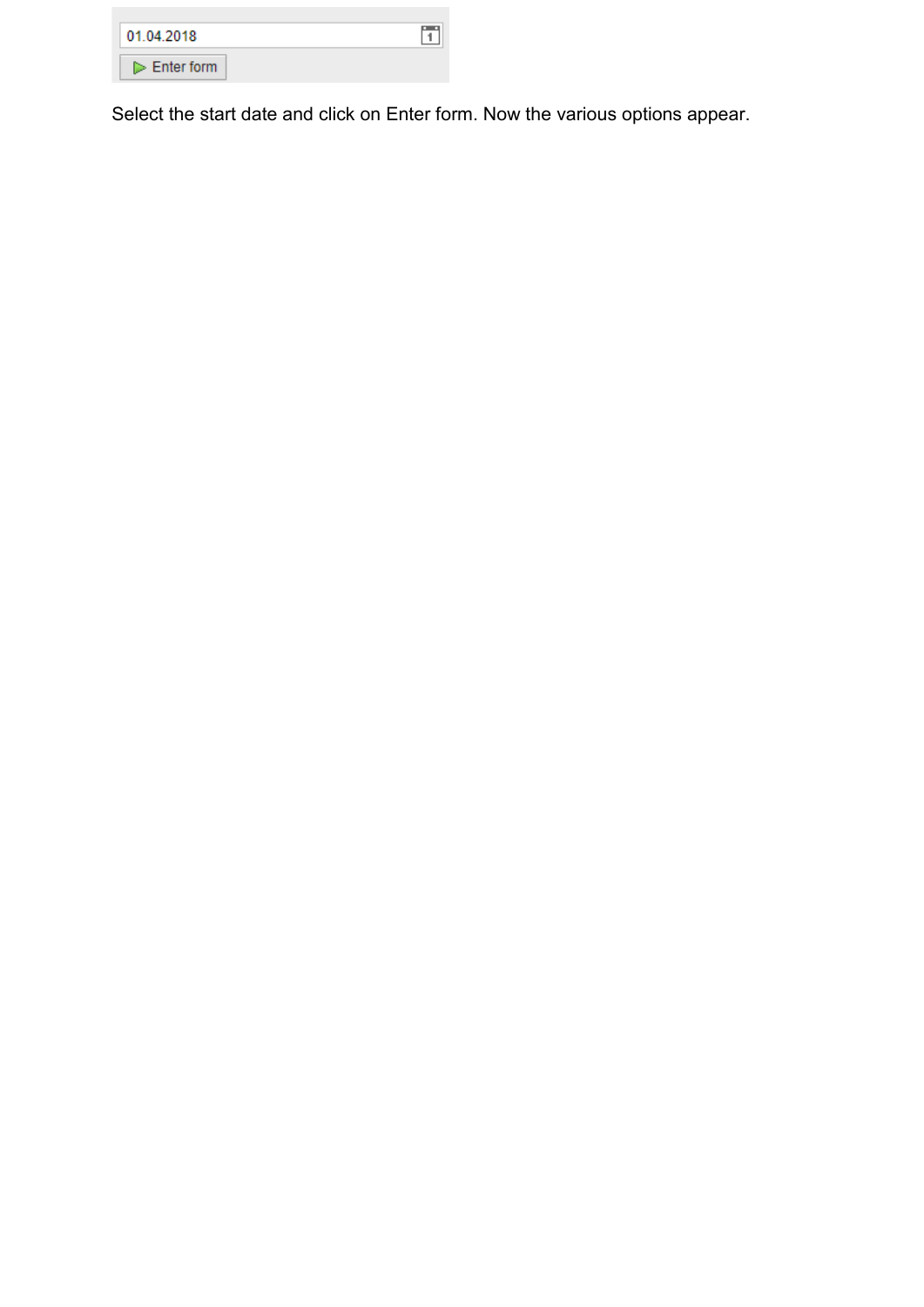### **Step 4a**

| <b>Employment</b>  |              |
|--------------------|--------------|
| Continue/convert:  |              |
| Employment type *: | $\checkmark$ |
|                    |              |

If you want to continue or convert an existing employment contract, check the box and fill in the required field(s).

If it's a continuation of an employment contract also fill in the end date.

#### **Step 4b**

| None                                                           |
|----------------------------------------------------------------|
| • Transfer to another department with (out) change in position |
| Transfer within own department to another staff position       |
| Job change within the same staff position                      |
| 币                                                              |
|                                                                |
| $\checkmark$                                                   |
|                                                                |

If you want to transfer an employee, tick the box and select the new supervisor with the search help  $\Box$  Also enter what you want to do with the old staff position. After submitting the form it will show up in the Work list personnel of the new supervisor, who then adds the correct staff position to complete the change.

#### **Step 4c**

| <b>Organisational details</b>                   |                                                             |
|-------------------------------------------------|-------------------------------------------------------------|
| Organisational change:                          | None                                                        |
|                                                 | Transfer to another department with(out) change in position |
|                                                 | • Transfer within own department to another staff position  |
|                                                 | Job change within the same staff position                   |
| New staff position *:                           | ð<br>00000000                                               |
| What should happen to the old staff position *: | $\checkmark$                                                |
| Employee subgroup *:                            | $\checkmark$                                                |
|                                                 |                                                             |

If you change a staff position, you select the new position and also indicate what you want to do with the now vacant position.

#### **Step 4d**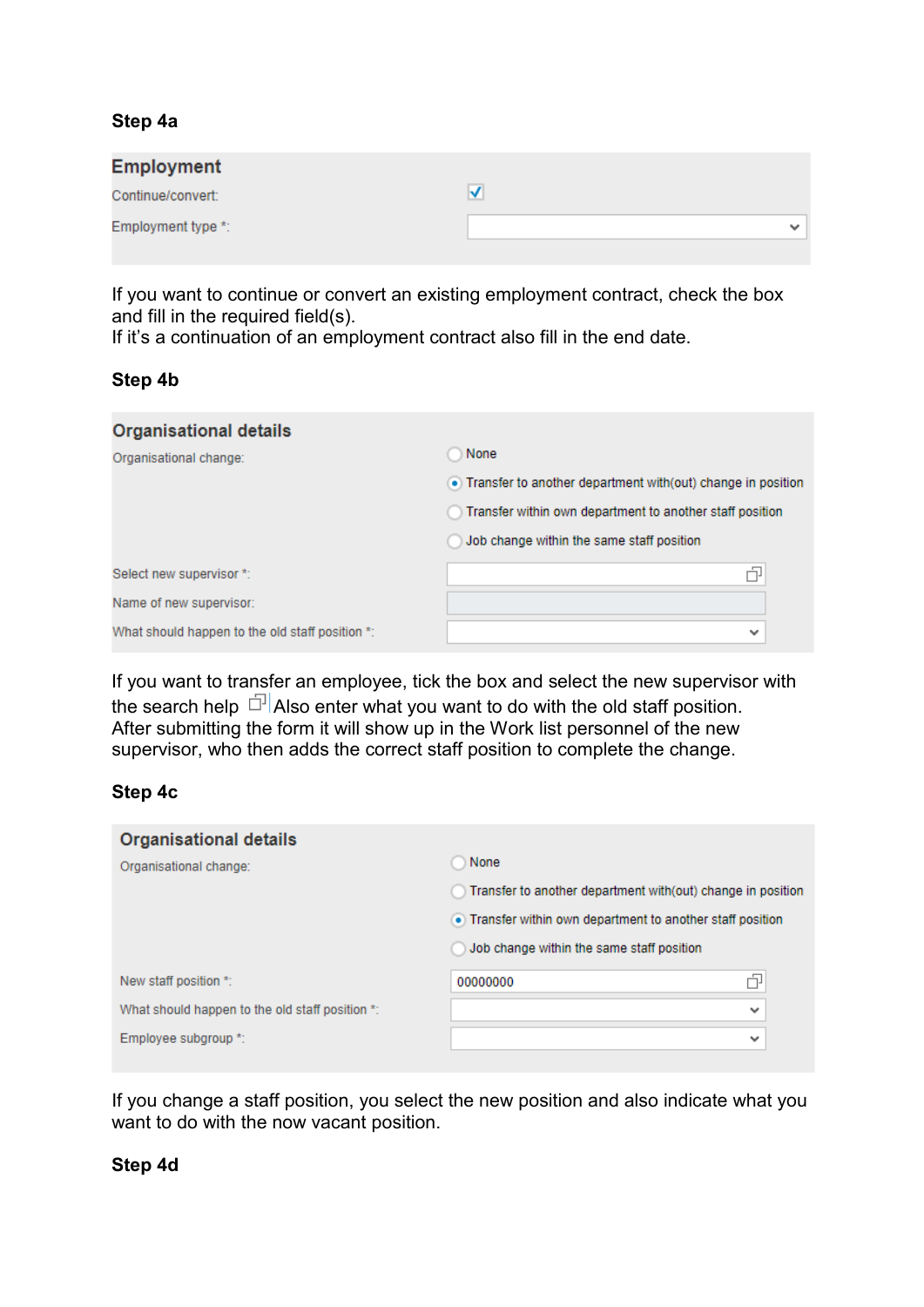| <b>Organisational details</b> |                                                             |
|-------------------------------|-------------------------------------------------------------|
| Organisational change:        | None                                                        |
|                               | Transfer to another department with(out) change in position |
|                               | Transfer within own department to another staff position    |
|                               | • Job change within the same staff position                 |
| Employee subgroup *:          | $\checkmark$                                                |
| New job *:                    | 00041                                                       |

If a job changes, enter the employee sub group and the new job. If necessary use the search help  $\Box$ 

#### **Step 4e**

| <b>Salary details</b> |              |
|-----------------------|--------------|
| Change salary:        | √            |
| Maximum scale/grade:  |              |
| Job rating (scale) *: | $\checkmark$ |
| Grade *:              | $\checkmark$ |
| Next raise:           |              |

Salary is always matched with a job profile. If there's a change in job (profile), enter the grade and the date of the next raise. It's also possible to enter an extra grade when no other changes are applicable.

## **Step 4f**

| <b>FTE</b>                                  |        |         |       |                         |  |        |          |        |       |
|---------------------------------------------|--------|---------|-------|-------------------------|--|--------|----------|--------|-------|
| Change FTE:                                 |        |         |       | $\overline{\mathbf{v}}$ |  |        |          |        |       |
| Temporary change:                           |        |         |       |                         |  |        |          |        |       |
| Current working hours p/w:                  |        |         |       | 8,00                    |  |        |          |        |       |
| New working hours p/w *:                    |        |         |       | 0,00                    |  |        |          |        |       |
| week                                        | Monday | Tuesday | Wedne | Thursday                |  | Friday | Saturday | Sunday | total |
| 1                                           | 8,00   | 0.00    | 0.00  | 0.00                    |  | 0.00   | 0.00     | 0.00   | 8,00  |
| 侖<br>Delete week<br>add week<br>Start again |        |         |       |                         |  |        |          |        |       |
| week                                        | Monday | Tuesday | Wedne | Thursday                |  | Friday | Saturday | Sunday | total |
| 1                                           | 0.00   | 0.00    | 0.00  | 0.00                    |  | 0.00   | 0.00     | 0,00   | 0,00  |

For a permanent change in FTE, enter the new working hours per week and fill in the new work schedule.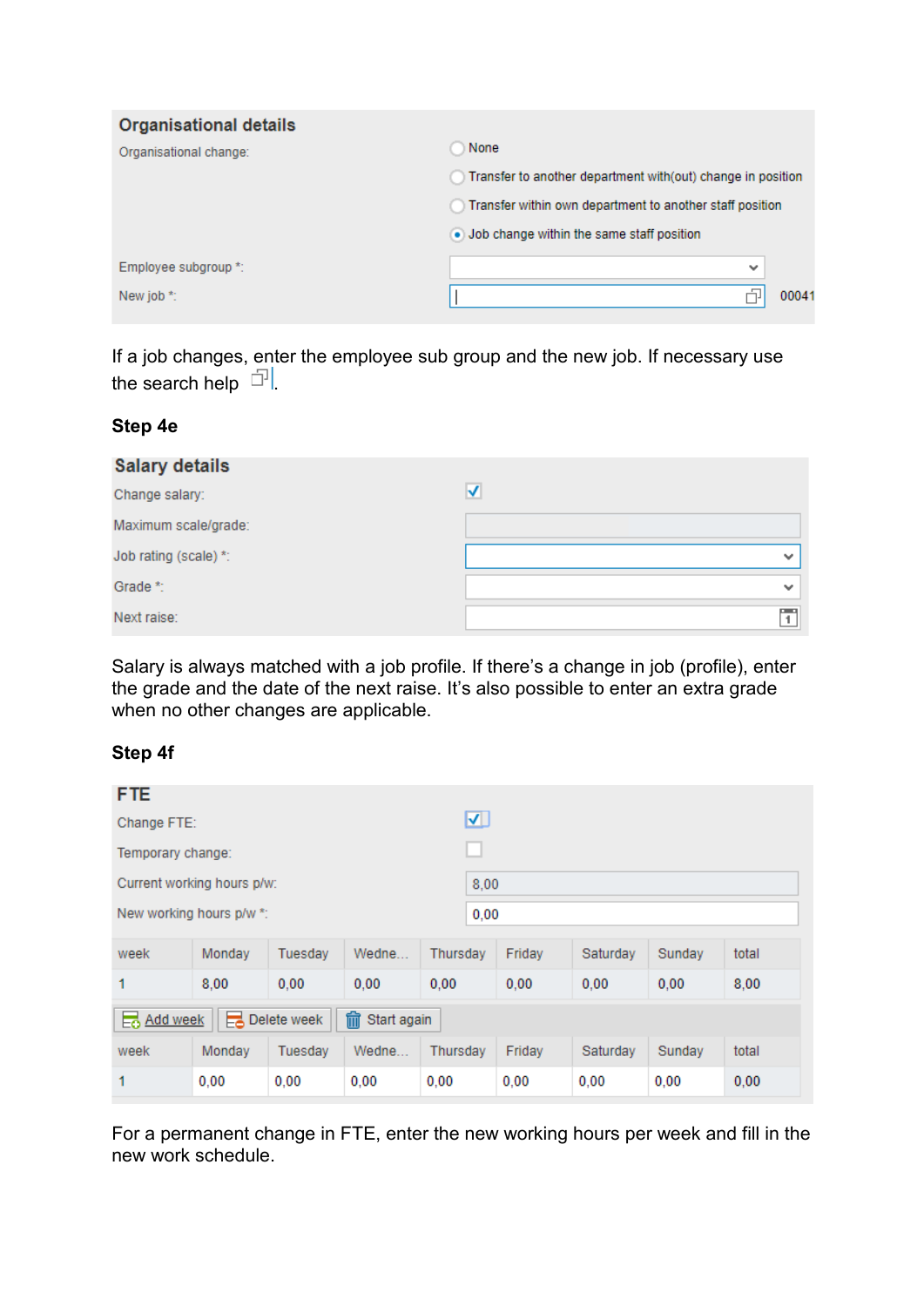## **Step 4g**

| <b>FTE</b>                                  |                                   |         |       |          |            |        |          |        |                |  |
|---------------------------------------------|-----------------------------------|---------|-------|----------|------------|--------|----------|--------|----------------|--|
| Change FTE:                                 |                                   |         |       |          | ⊽          |        |          |        |                |  |
| Temporary change:                           |                                   |         |       |          | ⊽          |        |          |        |                |  |
|                                             | End date (up to and including) *: |         |       |          | 31.12.9999 |        |          |        | $\overline{1}$ |  |
|                                             | Current working hours p/w:        |         |       |          | 8,00       |        |          |        |                |  |
|                                             | New working hours p/w *:          |         |       |          | 0,00       |        |          |        |                |  |
|                                             | Reason for temporary extension:   |         |       |          |            |        |          |        |                |  |
|                                             |                                   |         |       |          |            |        |          |        |                |  |
|                                             |                                   |         |       |          |            |        |          |        |                |  |
| week                                        | Monday                            | Tuesday | Wedne | Thursday |            | Friday | Saturday | Sunday | total          |  |
| 1                                           | 8,00                              | 0,00    | 0,00  | 0,00     |            | 0,00   | 0,00     | 0,00   | 8,00           |  |
| 俞<br>Delete week<br>Start again<br>add week |                                   |         |       |          |            |        |          |        |                |  |
| week                                        | Monday                            | Tuesday | Wedne | Thursday |            | Friday | Saturday | Sunday | total          |  |
| 1                                           | 0,00                              | 0,00    | 0,00  | 0,00     |            | 0,00   | 0,00     | 0,00   | 0,00           |  |

For a temporary change in FTE, enter the end date and fill in the new working schedule. If it's a decrease in hours, upload a copy of the (partial) resignation letter at the bottom of the page. Always fill in the reason for the extension, which should also indicate the temporality.

#### **Step 4h**

| <b>Distribution of costs</b><br>Change distribution of costs: | VI                                      |                              |
|---------------------------------------------------------------|-----------------------------------------|------------------------------|
| New distribution of costs                                     | ightarread Change distribution of costs | ff End distribution of costs |
| Distribution of costs                                         | Start date                              | <b>End date</b>              |
|                                                               | 28.02.2018                              | 28 02 2019                   |
| <b>WBS</b>                                                    | <b>Description</b>                      | Percentage                   |
| R.2110.0001                                                   | BA - college of law                     | 100.00                       |

Here you can enter a new cost distribution, or change or end an existing one. See the manual for distribution of costs for more details.

**Step 4i**